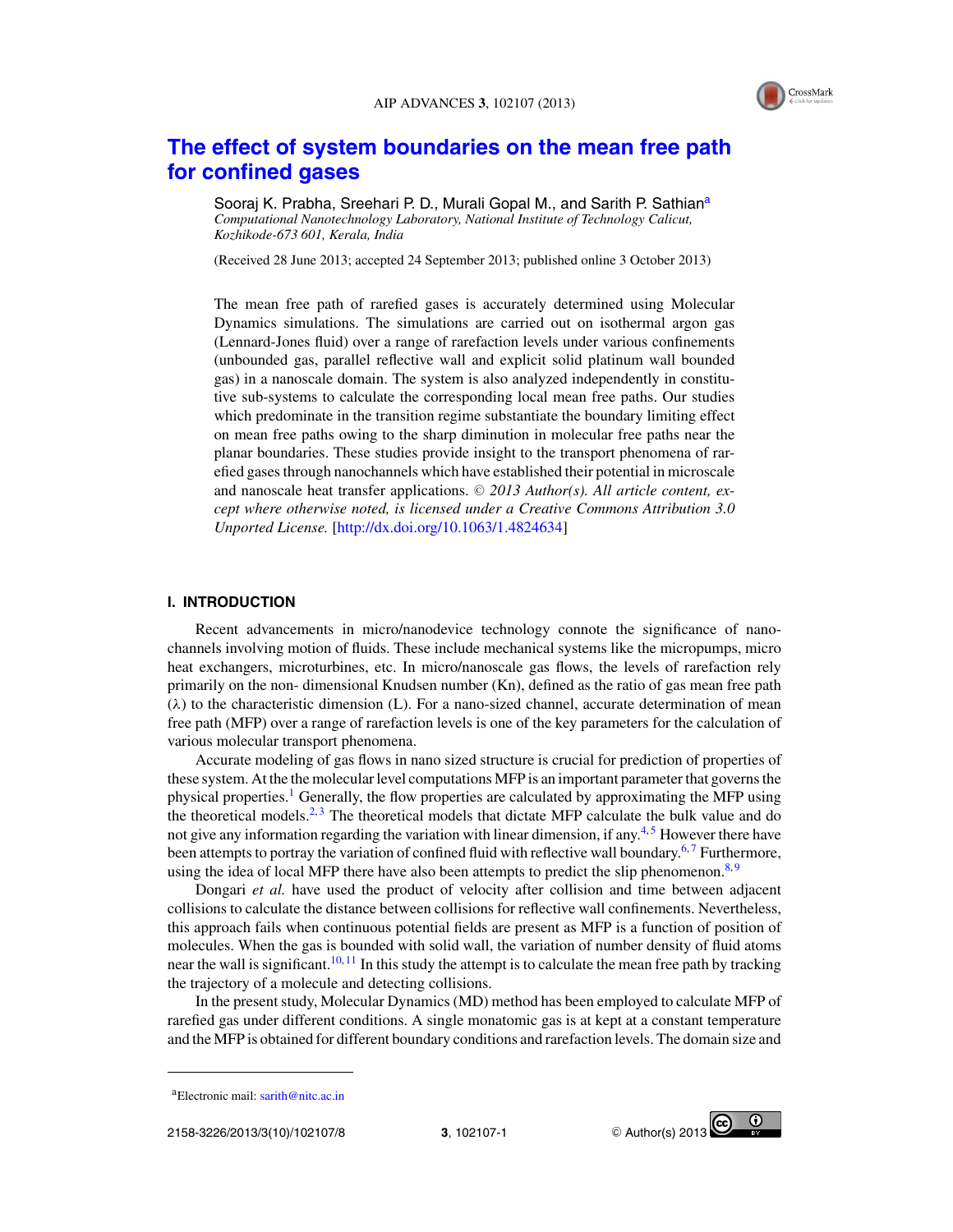

FIG. 1. Skematic representation of the argon atoms and solid surface. The characteristic dimension is also shown.

number density of atoms are selected so as to keep the rarefaction levels in the transition regime. In this study, the MFP is calculated by tracking the trajectory of each molecule and identifying collisions in the domain, which has periodic boundary conditions. The MFP thus obtained is compared with the MFP obtained by different mathematical models. Finally, The variation of MFP along the characteristic dimension for reflective and explicit boundary conditions is also compared at different rarefaction levels.

# **II. METHODOLOGY**

## **A. Simulation model**

A three dimensional system containing a monoatomic gas (argon) is the primary simulation domain. The interactions are modeled with Lennard-Jones (LJ) potential with a cut-off distance equal to three times the diameter of molecule.<sup>12</sup> Hard sphere diameter  $\sigma$ , is chosen to be 0.340 nm, where  $\sigma$  is the characteristic length parameter in LJ potential. The Ar-Ar interaction strength is taken to be  $0.996$  KJ/mol.<sup>13</sup> The fluid molecules are spatially distributed in a domain of size 1000 nm<sup>3</sup> with an initial Gaussian velocity distribution corresponding to a temperature of 300 K. For the unbounded gas, periodic boundary conditions (PBC) are employed in all three directions. The walls are modeled at either extremes of the domain in *y* direction (Fig. 1).

For the solid wall, Platinum atoms of thickness 1 nm are placed on either sides ensuring a parallel infinite wall boundary. The interaction strength for Pt - Pt interaction is taken to be 31.36 KJ/mol and for Pt - Ar interaction is taken to be 0.658 KJ/mol at a characteristic length of 0.294 nm.<sup>13</sup> The temperature of walls is maintained at 300 K using a Berendsen thermostat by controlling transitional degrees of freedom of wall atoms. The simulation domain is filled with argon gas with a number density ranging from 0.2 to 2.8 atoms/nm<sup>3</sup>. For the confined gas, this number density range corresponds to a Knudsen number range of 0.07 to 1.0, when the kinetic theory model is used to calculate the MFP. The total simulation run for data collection is for 50 ns. Velocity of the centre of mass of the system is periodically set to zero so as to nullify any net unbalanced force on the system. Parallel algorithm for classical MD with short range forces was used for simulations.<sup>14</sup>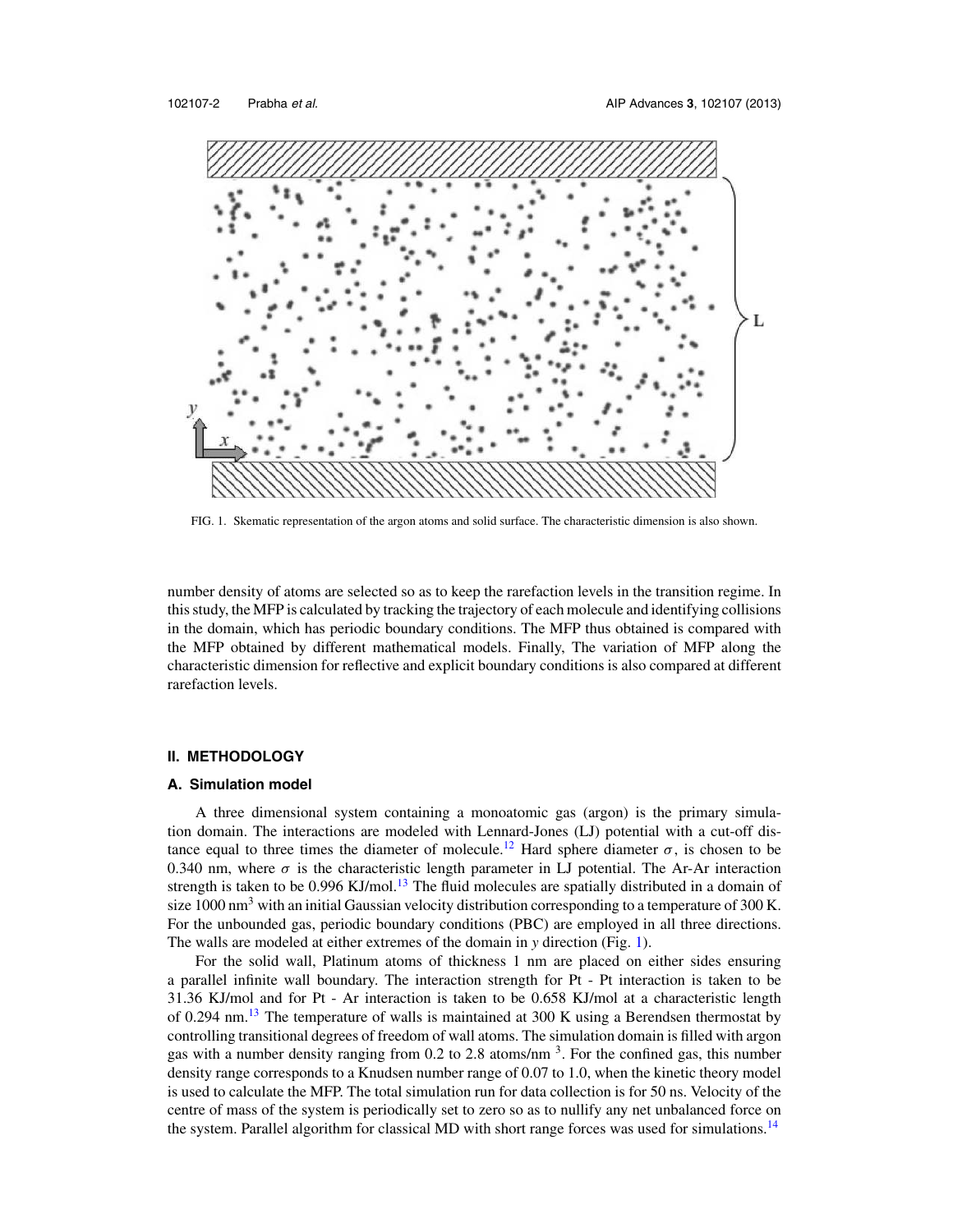# **B. Detecting collisions**

Identification of intermolecular collisions is inevitable in calculating MFP. The time step size of 2 fs assures that all the collisions are captured. In the beginning, the system is allowed to relax to the equilibrium state. The position, velocity and timestep of the atoms are recorded at every timestep. A cubic collision domain of side length of about  $3\sigma$  is chosen around every atom and all the atoms (neighbors) in the vicinity of the atom under consideration, within the collision domain are tested out for the occurrence of collisions. The intermolecular distance of  $\sigma$  or lesser registers a collision. For highly rarefied gases, since collisions are predominantly binary in nature, the odds of multiple simultaneous collisions between atoms are neglected.

# **C. Calculating molecular free path**

The MFP of each molecule is calculated by averaging the distance they travel between collisions. In the case of simulation domains with PBCs, atoms escaping from the domains reappear at the opposite boundary. If a collision is detected immediately after reappearance, that collision is neglected for the calculation of MFP to avoid the error due to the imposed PBC. Thus, sufficient data is collected from the bulk fluid to get a stable calculated value of MFP.

## **III. RESULTS AND DISCUSSION**

#### **A. Unbounded gases**

The ideal gas behavior is simulated by limiting the cut off distance to less than  $\sigma$  (3 Å) and thereby negating the influence of potential field during interaction. Accordingly well established kinetic theory results can be compared with the simulation results and check the credibility of calculations. For this, argon gas at 300 K is simulated with periodic boundary conditions.

#### **1. Velocity distribution**

The velocity distribution obtained from the MD simulation of 2785 atoms at a temperature of 300 K is shown in Fig. 2. When density and temperature are assigned to an ideal gas, then the velocity distribution will tend to the Maxwell's velocity distribution.<sup>15</sup> The velocity distribution obtained from simulation is conforming with the Maxwell's velocity distribution and it confirms the accuracy of the simulation model. As expected, the ideal behavior of argon gas is emulated in accordance with the kinetic theory and can be furthered to bounded gas simulations also.

# **2. Mean free path of ideal gas**

To further validate the MD model, MFP of the gas is calculated and compared to the theoretical values. From kinetic theory, the MFP of gases can be approximated to

$$
\lambda_K = 1/(\sqrt{2}\pi d^2 n),\tag{1}
$$

where *d* is the hard sphere diameter and *n* is the number density. The variation of MFP with the number density of atoms for the ideal gas  $(\lambda_{Id})$  is shown in Fig. 3. The graph affirms that MFP is inversely proportional to the number density of the gas atoms. This shows that the simulation model could simulate ideal gas behavior and calculated MFP accurately matches with the MFP predicted with the kinetic theory approach  $(\lambda_K)$ . The MFP calculations are compared with another method of calculation, which uses velocity after collision and the time period between collisions  $(\lambda_{VT})$ .<sup>7</sup> The values obtained from both the methods yield the same result and it shows that the trajectory tracing method can be effectively used even with PBC.

Furthermore, it can be observed that when the real gas behavior is introduced to the atoms, MFP computed from MD simulations ( $\lambda_{Rl}$ ) do not differ much from the ideal gas behavior for the selected rarefaction levels. The comparison of real gas behavior with ideal gas for bulk fluid is shown in Fig. 4.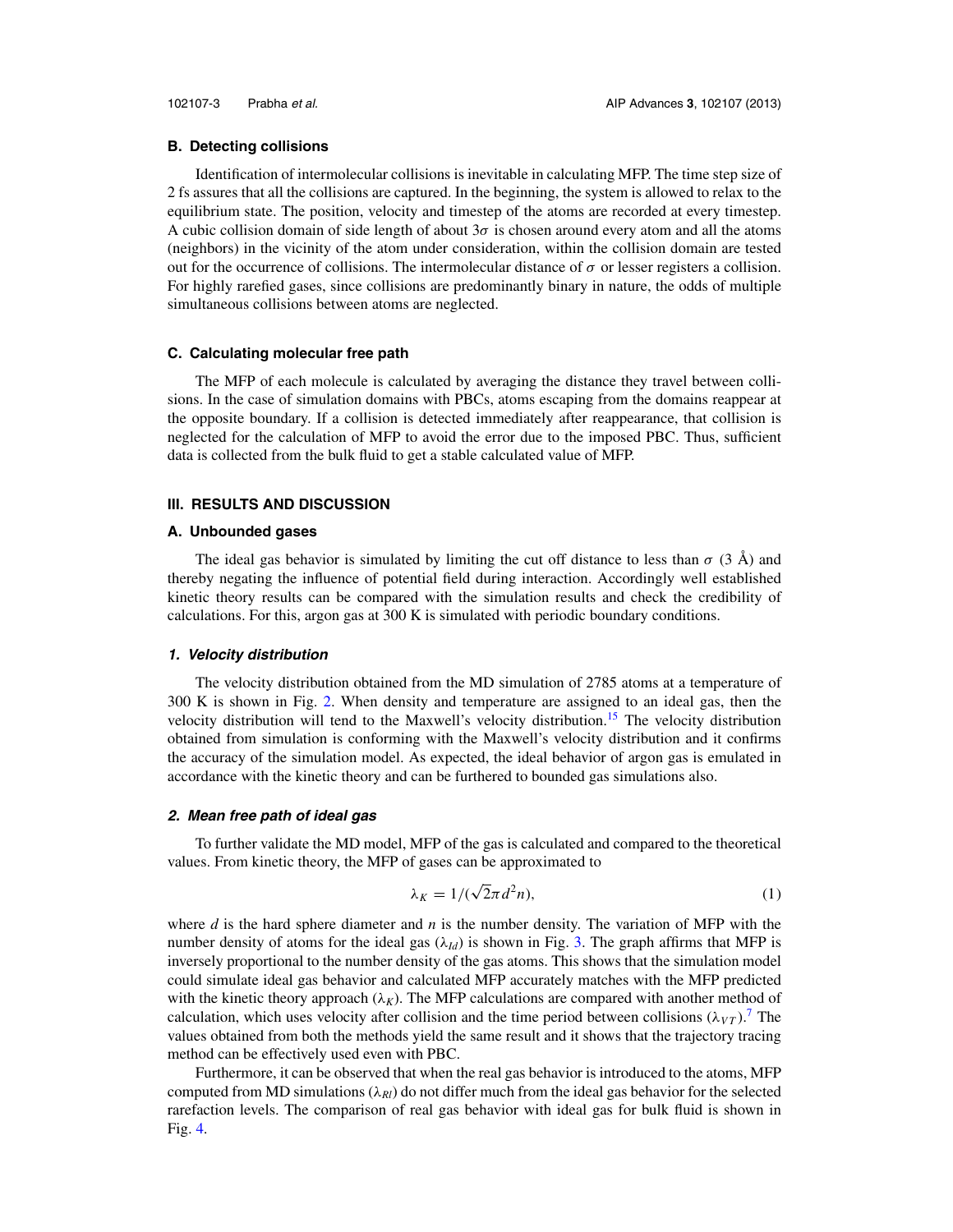

FIG. 2. Comparison of Maxwell's velocity distribution and velocity distribution obtained from MD simulations at <sup>T</sup>=300 K, 2785 atoms

## **B. Ideal gas with reflective wall boundaries**

The MFP of argon gas with reflective wall bounding surfaces is calculated to study the effect of wall boundary with MFP and its variation with rarefaction levels. It is observed that the average MFP shows a deviation from the theoretically calculated MFP and the deviation augments with increase in rarefaction (Fig. 4). The reflective wall changes the direction of normal component of velocity when the molecule crosses the boundary. This has two effects, the molecule crossing the boundary registers a collision and a slight increase in number density than the bulk portion as the molecules are redirected to the bulk fluid. Consequently, the presence of wall will increase the chances of fluid molecule undergoing a collision near the wall. This effect becomes more significant when the rarefaction levels of the fluid increases.

# **C. Viscosity MFP**

Cercingani suggests that for particles with extended potentials, the mean free path can be expressed in terms of the viscosity by the following operational definition.<sup>5, 15</sup> It is given as

$$
\lambda_{\nu} = \frac{\nu}{\rho} \sqrt{\frac{\pi m}{2k_B T}},\tag{2}
$$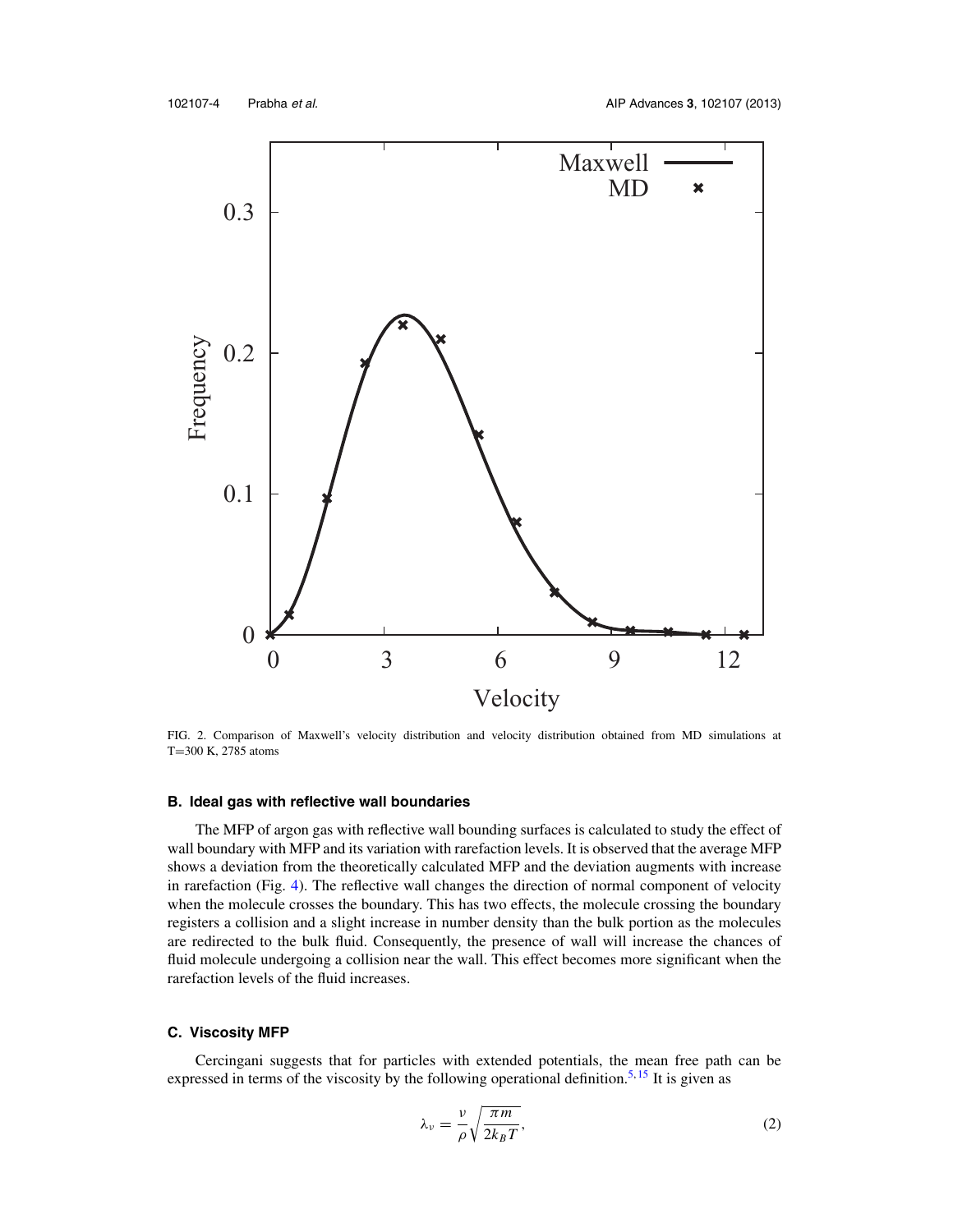

FIG. 3. Variation of MFP with argon atom number density for unconfined ideal gas at 300 K. The curve represents the kinetic theory model ( $\lambda_K$ ) and the dots represent the results obtained from MD simulation ( $\lambda_{VT}$  and  $\lambda_{Id}$ ).

where  $k_B$  is the Boltzmann's constant and T is the temperature. The subscript v suggests that MFP is in terms of viscosity. Figure 4 shows the comparison of MFP for ideal gas  $(\lambda_{Id})$ , MFP for real gas ( $\lambda_{Rl}$ ), MFP for reflective wall boundary ( $\lambda_{R}$ ) and viscosity MFP ( $\lambda_{v}$ ). The viscosity of argon gas was selected from experimentally obtained data at a constant temperature.<sup>16</sup> This suggests that the viscous effect imposed by the wall is noticeable as a net reduction in the effective mean free path of the gas at the bulk.

## **D. Variation of MFP along characteristic dimension**

Figure 5 compares the variation of MFP along the characteristic length for a range of rarefaction levels for reflective and explicit wall models. The MFP in a bin is normalized with the average value of MFP obtained from MD. For better understanding of rarefaction level, the corresponding Knudsen number is also shown and Kn is calculated as,  $Kn = 1/(\sqrt{2}\pi d^2nL)$ . Thus, for a moderately rarefied gas confined between smooth, flat and hard surfaces, viscosity MFP model can be effectively used to predict the MFP.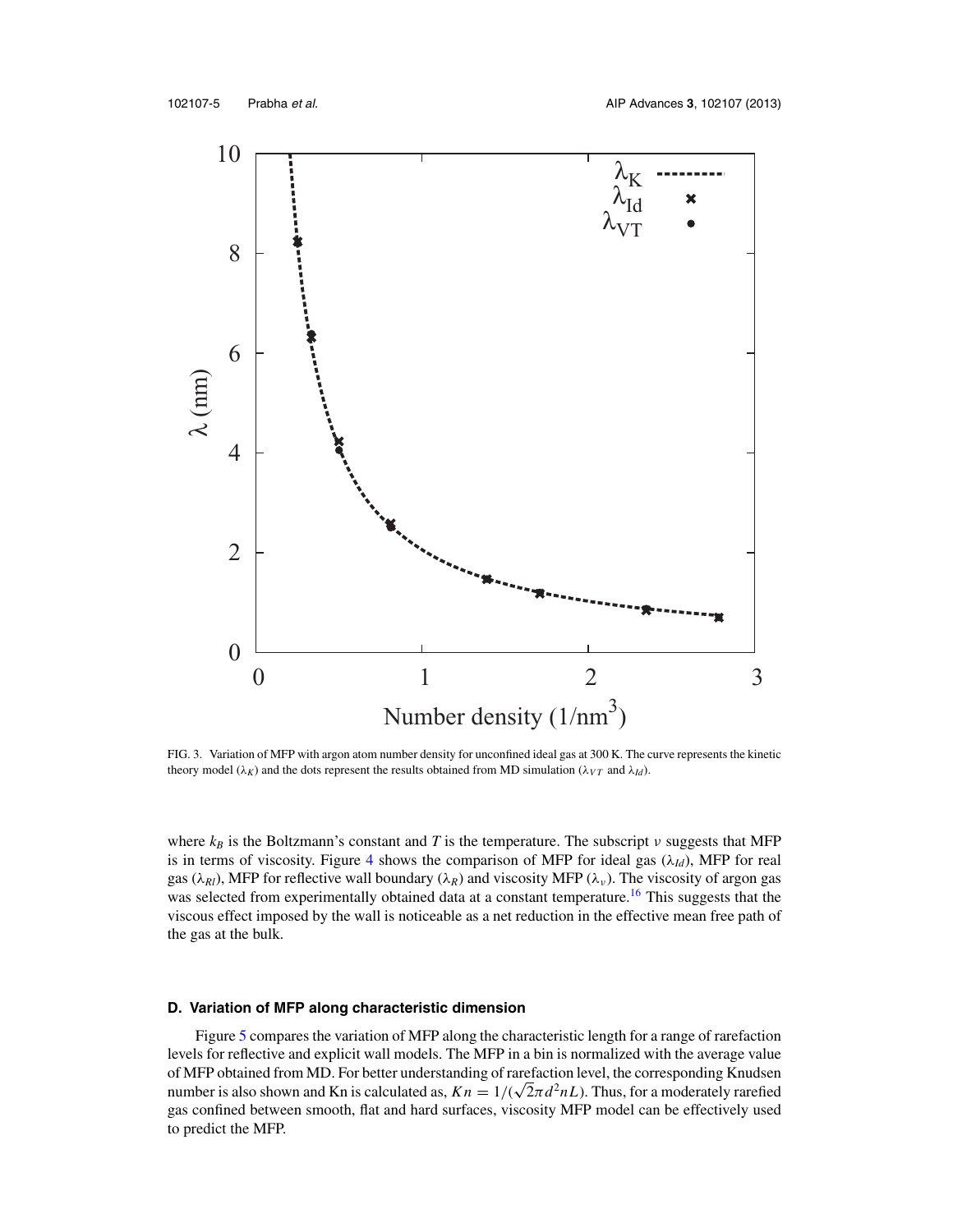

FIG. 4. The comparison of MFP for ideal gas ( $\lambda_{Id}$ ), MFP for real gas ( $\lambda_{RI}$ ), MFP for reflective wall boundary ( $\lambda_R$ ) and viscosity MFP  $(\lambda_{\nu})$ 

## **1. Reflective wall**

It can be observed that the variation of normalized MFP shows similar variation with reflective wall boundary. For reflective wall, the MFP shows a slightly lower value than the bulk average near boundary. The fluid molecules near the wall are more probable to register a collision. However, it can be noticed that the variation of normalized MFP along characteristic dimension do not vary with the rarefaction levels.

# 2. Mean free path of real argon gas in solid platinum wall confinement

To study the effect of real wall environment the the fluid domain is provided with explicit wall boundary in the *y*-direction. The characteristic dimension is kept same as in the reflective wall confinement. In this case, simulations are carried out by considering solid-solid, solid-fluid and fluidfluid interactions. The solid-solid interactions are limited to  $2.5\sigma$  limit and all other interactions with  $3\sigma$  limit. For explicit wall model, the collision with the wall is identified by defining a plane near the wall which is located at a molecular diameter distance away from the wall. When an atom crosses the plane towards the wall a collision is registered. When a gas atom interacting with the solid surface it is more probable to have multiple simultaneous collisions with the wall atoms. These simultaneous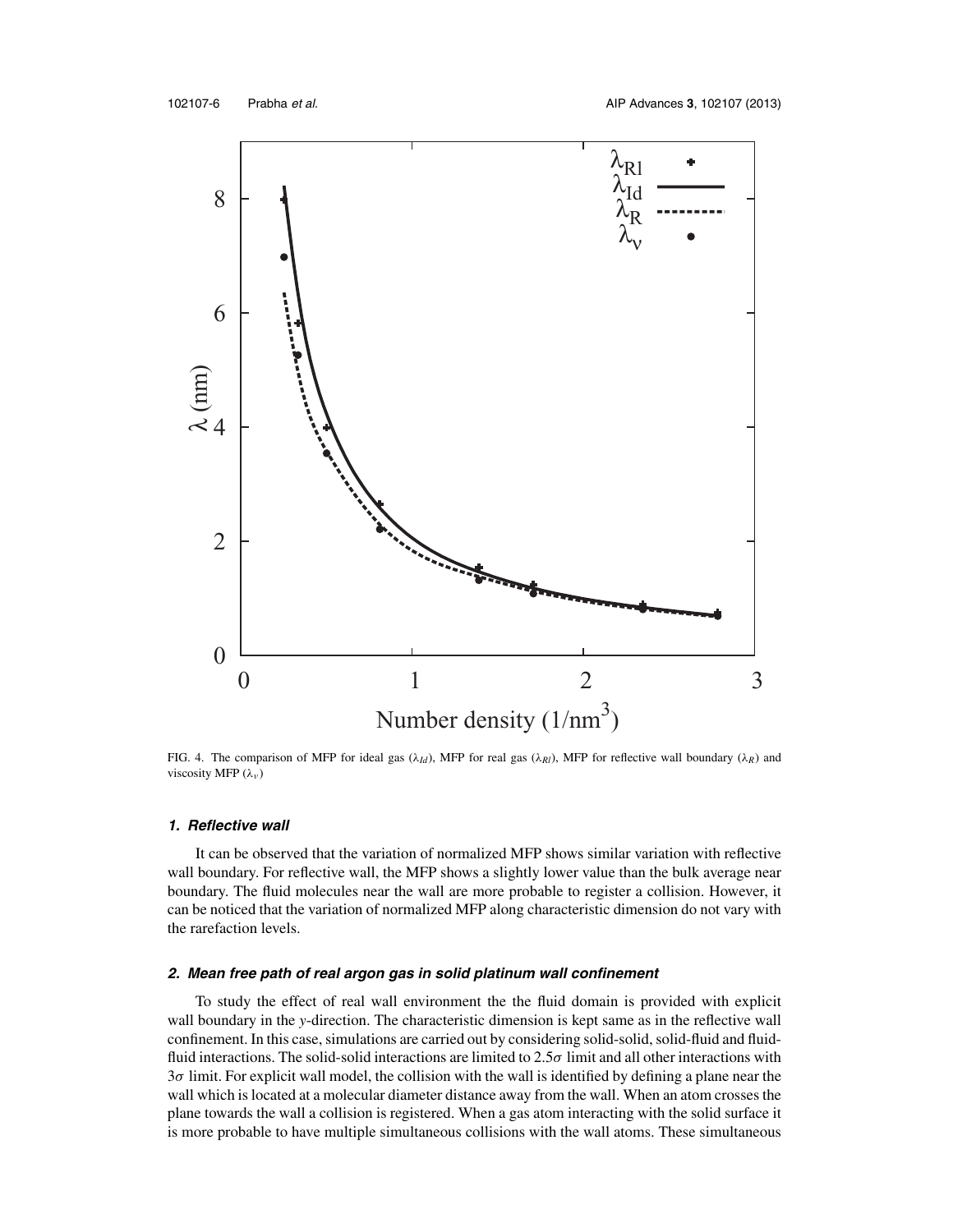

FIG. 5. Comparison of mean free paths obtained for confined gas under reflective wall (λ*R*) and solid platinum wall (λ*E*). (a) Kn =  $0.15$ ; (b) Kn =  $0.4$ ; (c) Kn =  $0.8$ .